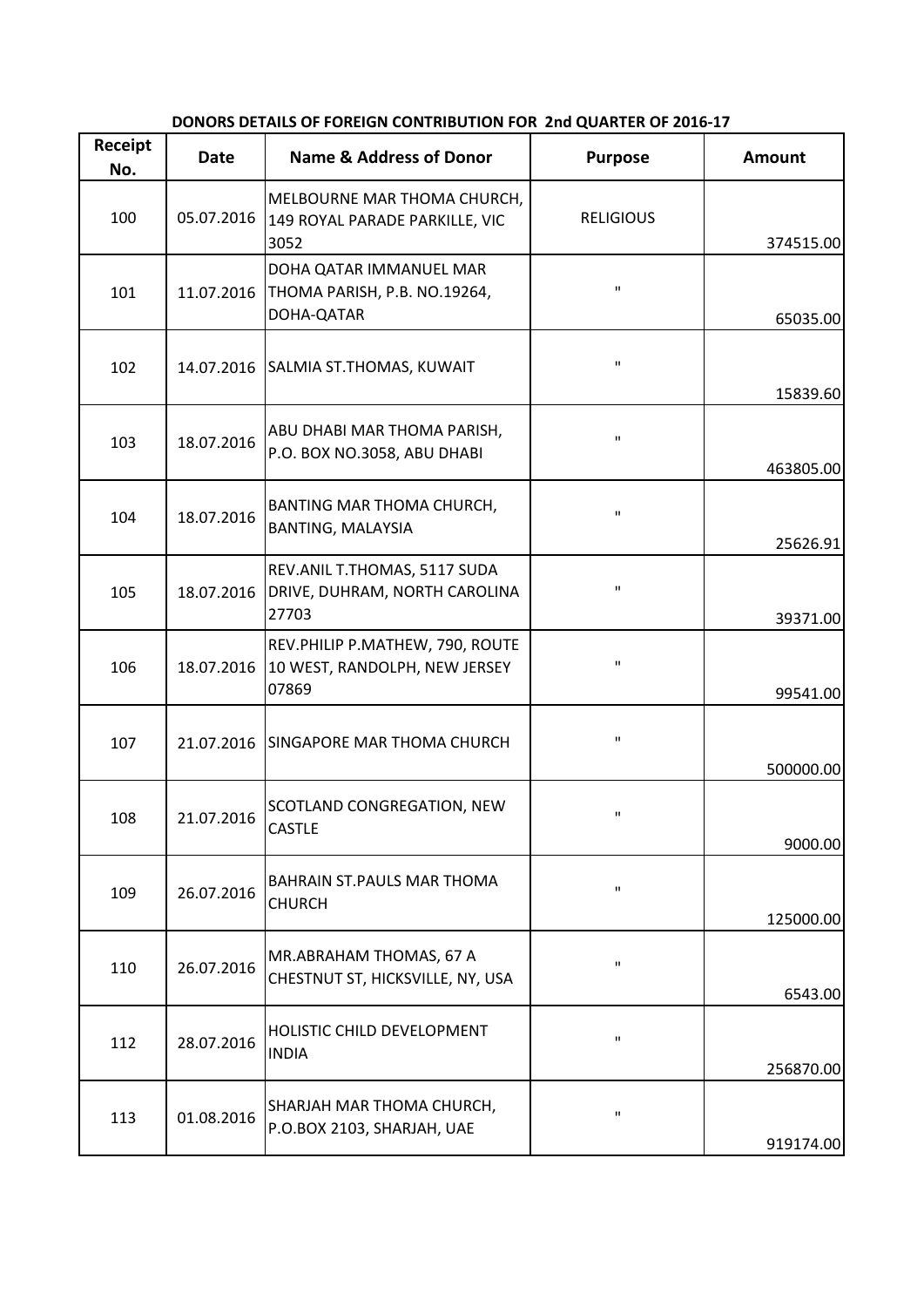| 114 | 01.08.2016 | FUJAIRAH IMMANUEL MAR THOMA<br><b>CHURCH</b>                                              | $\mathbf H$  | 225000.00            |
|-----|------------|-------------------------------------------------------------------------------------------|--------------|----------------------|
| 115 |            | 04.08.2016 SALMIA ST.THOMAS, KUWAIT                                                       | $\mathbf{H}$ | 250000.00            |
| 116 | 06.08.2016 | NEW YORK ST.JOHNS MAR THOMA<br><b>CHURCH</b>                                              | $\mathbf{H}$ | 106770.00            |
| 117 |            | 08.08.2016 KUWAIT ST.JOHNS MTC                                                            | $\mathbf H$  | 100000.00            |
| 118 | 08.08.2016 | KUWAIT ST.JAMES MAR THOMA<br><b>CHURCH</b>                                                | $\mathbf{H}$ | 32935.00             |
| 119 | 10.08.2016 | KUWAIT ST. PETERS MAR THOMA<br><b>CHURCH</b>                                              | $\mathbf{H}$ |                      |
| 120 | 10.08.2016 | KUWAIT ST. PETERS MAR THOMA<br><b>CHURCH</b>                                              | $\mathbf H$  | 10215.00<br>92392.00 |
| 121 | 10.08.2016 | KUWAIT ST. PETERS MAR THOMA<br><b>CHURCH</b>                                              | $\mathbf{H}$ | 100000.00            |
| 122 |            | <b>GREATER CAROLINA MAR THOMA</b><br>16.08.2016 PRAYER FELLOWSHIP, NORTH<br>CAROLINA, USA | $\mathbf{H}$ | 46100.00             |
| 124 | 16.08.2016 | DOHA-QATAR IMMANUEL MAR<br><b>THOMA PARISH</b>                                            | $\mathbf{H}$ | 707690.00            |
| 125 |            | 17.08.2016   DUBAI MAR THOMA PARISH                                                       | $\mathbf{H}$ | 1490000.00           |
| 126 | 19.08.2016 | <b>SOHAR ST. THOMAS MAR THOMA</b><br><b>CHURCH</b>                                        | $\mathbf{H}$ | 59303.00             |
| 127 | 20.08.2016 | <b>SWITZERLAND MAR THOMA</b><br>CONGREGATION                                              | $\mathbf{H}$ | 45000.00             |
| 128 |            | 24.08.2016 KUWAIT CITY MAR THOMA PARISH                                                   | $\mathbf{H}$ | 603029.00            |
| 129 | 26.08.2016 | <b>MELBOURNE SOUTH &amp; FRANKSTON</b><br>IMMANUEL MAR THOMA CHURCH                       | $\mathbf{H}$ | 24687.00             |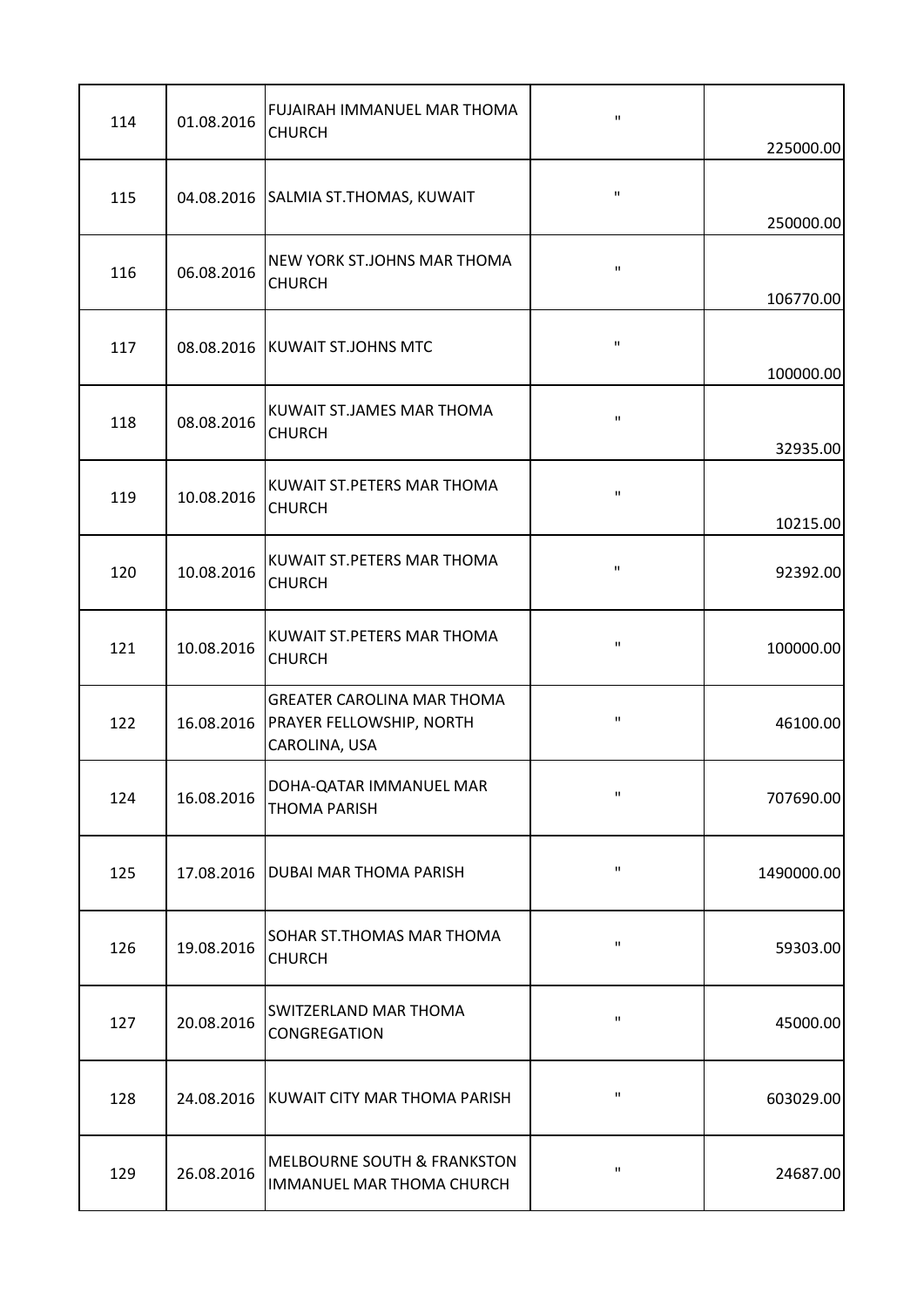| 130 | 29.08.2016 | HOLISTIC CHILD DEVELOPMENT<br><b>INDIA</b>                                          | $\mathbf{H}$ | 300000.00 |
|-----|------------|-------------------------------------------------------------------------------------|--------------|-----------|
| 131 | 29.08.2016 | BRISTOL ST. THOMAS MAR THOMA<br><b>CHURCH</b>                                       | $\mathbf H$  | 64080.00  |
| 132 | 30.08.2016 | <b>BAHRAIN MAR THOMA CHURCH</b>                                                     | $\mathbf{H}$ | 100000.00 |
| 133 | 30.08.2016 | KUWAIT CENTRE MAR THOMA JOINT<br><b>FELLOWSHIP</b>                                  | П            | 2500.00   |
| 135 | 15.09.2016 | BRISBANE MAR THOMA CHURCH,<br><b>AUSTRALIA</b>                                      | п            | 67250.00  |
| 136 | 15.09.2016 | REV.MATHEW BABY, 9238 REGIONAL<br>RD 25, MILTON, ONTARIO, CANADA,<br><b>L9T 2X7</b> | $\mathbf{H}$ | 78148.00  |
| 137 | 15.09.2016 | OMAN MAR THOMA PARISH                                                               | $\mathbf{H}$ | 467197.00 |
| 138 | 15.09.2016 | NEW YORK ST.JOHNS MAR THOMA<br><b>CHURCH</b>                                        | $\mathbf{H}$ | 35000.00  |
| 139 |            | 17.09.2016   AHAMADI MAR THOMA CHURCH                                               | $\mathbf{H}$ | 150277.00 |
| 140 |            | 22.09.2016 CHICAGO MAR THOMA CHURCH                                                 | $\mathbf{H}$ | 94813.00  |
| 142 | 22.09.2016 | MR.LUKOSE KOSHY, 86-40<br>WINCHESTER BLVD, BELLEROSE, NY<br>11427                   | $\mathbf{u}$ | 32841.00  |
| 143 |            | 22.09.2016   AL-AIN MAR THOMA CHURCH                                                | $\mathbf{H}$ | 174982.00 |
| 144 | 27.09.2016 | YOUNG FAMILY FELLOWSHIP,<br>MELBOURNE MAR THOMA CHURCH,<br>VICTORIA, AUSTRALIA      | $\mathbf{H}$ | 178000.00 |
| 145 | 30.09.2016 | NEW YORK ST.JOHNS MAR THOMA<br><b>CHURCH</b>                                        | $\mathbf{H}$ | 527185.00 |
| 146 | 30.09.2016 | REV. MATHEW BABY, 9238<br>REGIONAL RD 25, MILTON,<br>ONTARIO, CANADA L9T 2X7        | $\mathbf H$  | 79078.00  |